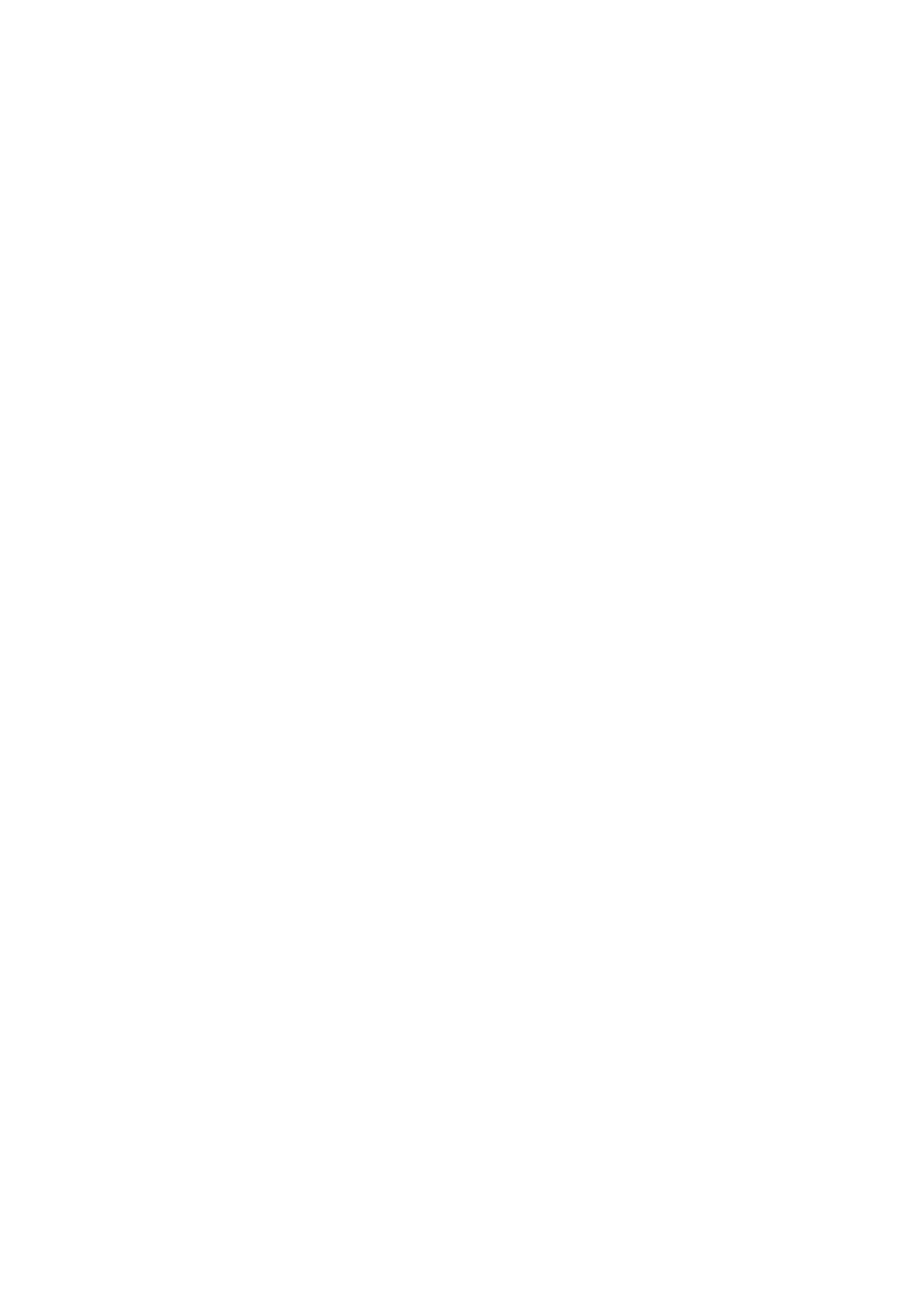

Keep Off the Grass is our ninth exhibition at our base in Golden Square. We are happy to be able to keep bringing new and exciting original art to the Northwest. Promoting good art and local talent is at the heart of what we do.

Owning a gallery is a great challenge and we have to keep assessing what we do and improving what we offer, while trying to build a sustainable business. We take our responsibility to art seriously and visit many galleries and are always looking for new art and artists. Our gallery staff are all volunteers, we are very grateful for their time and commitment to making the gallery such a haven of calm in the busy shopping centre. They are friendly and knowledgeable and our organisation would suffer without their support and dedication.

Thank you for visiting, we hope you enjoy the exhibition.

Matt George & Jo Bramham-Smith Directors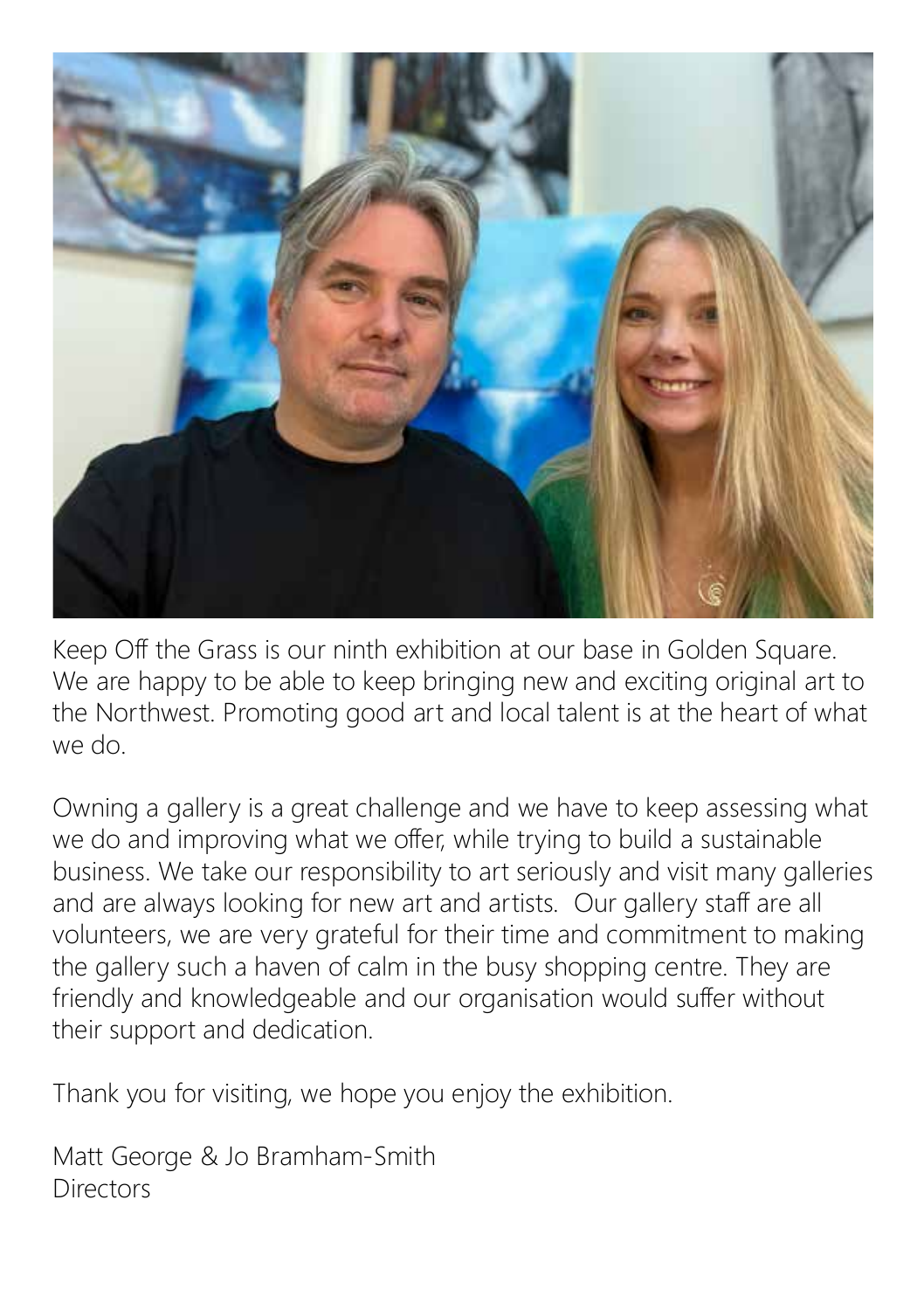

#### **Alan Snape**

Alan's work is developed, influenced by coastal observation, seen particularly around Suffolk, where he continues to sell his work today.

The large pieces in this exhibition reflect his love of the coast, the initial making of the pots suggesting a canvas on which he then paints/ glazes his ideas.



#### **Alex Hickman**

As a wildlife sculptor, I research to understand my subject, from the way that it moves and observes down to its mannerisms, and how these characteristics effect the overall feel and appearance. I work to create an emotional bridge between my chosen subjects and the observer. I want for the viewer to feel a genuine connection, a sense of life and for the idea of a piece moving.



#### **Alina Buzea**

Sometimes paintings are like books, they take you somewhere you have never been before but uncover long forgotten feelings and memories.



#### **Amanda McIntyre**

"Bathed" in graphite pencil on Bristol board is part of my 2021 ladies collection, she's the 5th of 7 new ladies that I've done in between commissions this year. Then its on to something new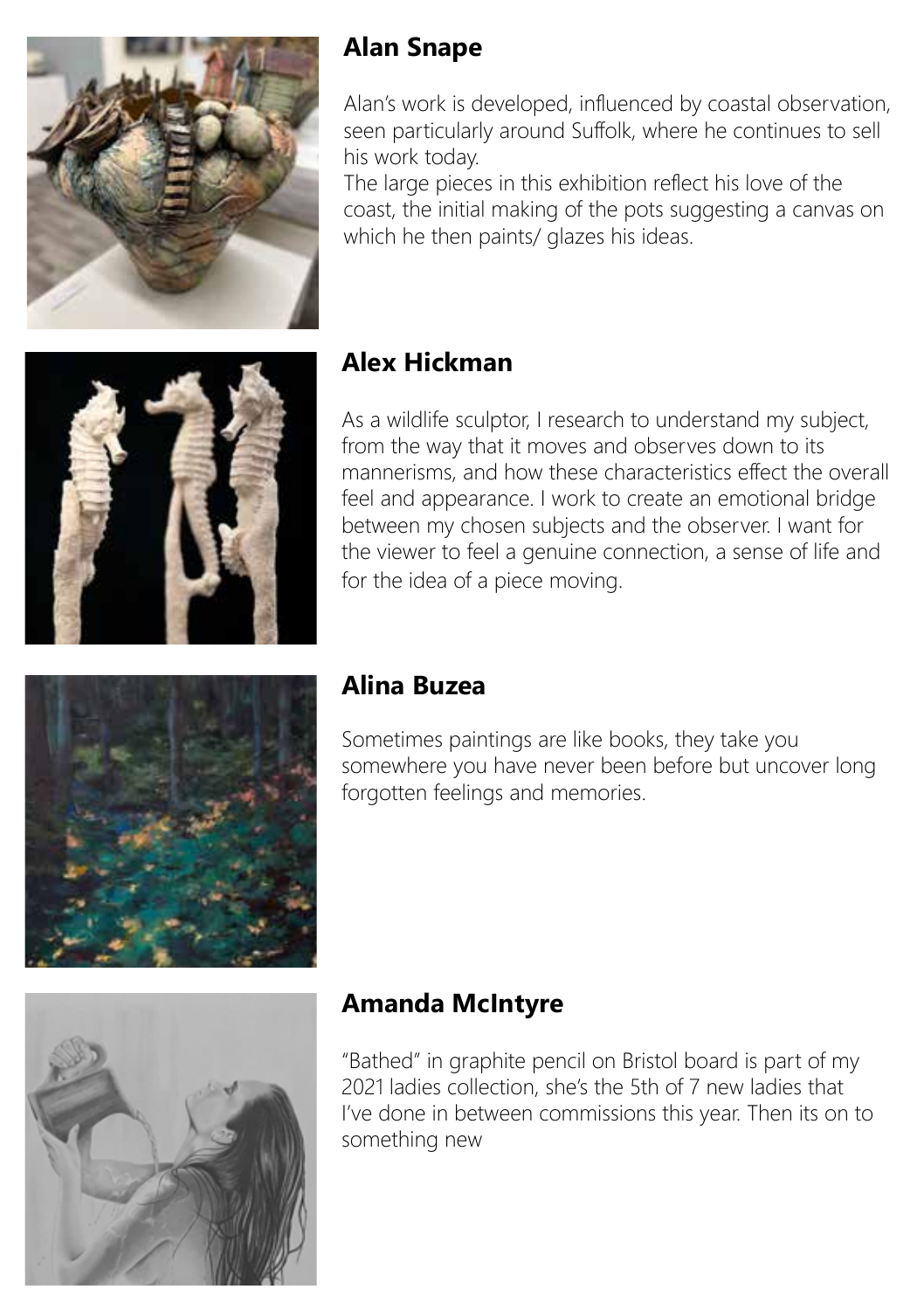

#### **Ann Marie Mugatroyd**

With each piece I create I imagine where it might live and how it will be used or worn. From pottery classes in school in Wigan, local night classes and then studying in Stoke and St Martins, my love of clay continues. The pieces here are formed in delicate pure white porcelain using real gold finishes and are unique and individual.



#### **Ant Mills**

My work style is mixed media and I mainly use painted steel outline on vinyl , they come safely packaged with bubble wrap and box , each piece takes a week to make



#### **BOZ 541**

Still don't know what i want to be when i grow up, but edging towards being a very confused gutter artist.. Mainly using photography to express inner thoughts, but sometimes find myself holding a paint brush or palette knife in my hand...



# **Callum Ford**

I am a fine artist illustrator who works primarily with realism and flat colour backgrounds. My work tends to focus on clashes and intriguing juxtapositions which reflect myself and my thoughts on masculinity and femininity, sociopolitics, creativity and how they all intertwine. I strictly use biro pens and acrylic/gouache paints.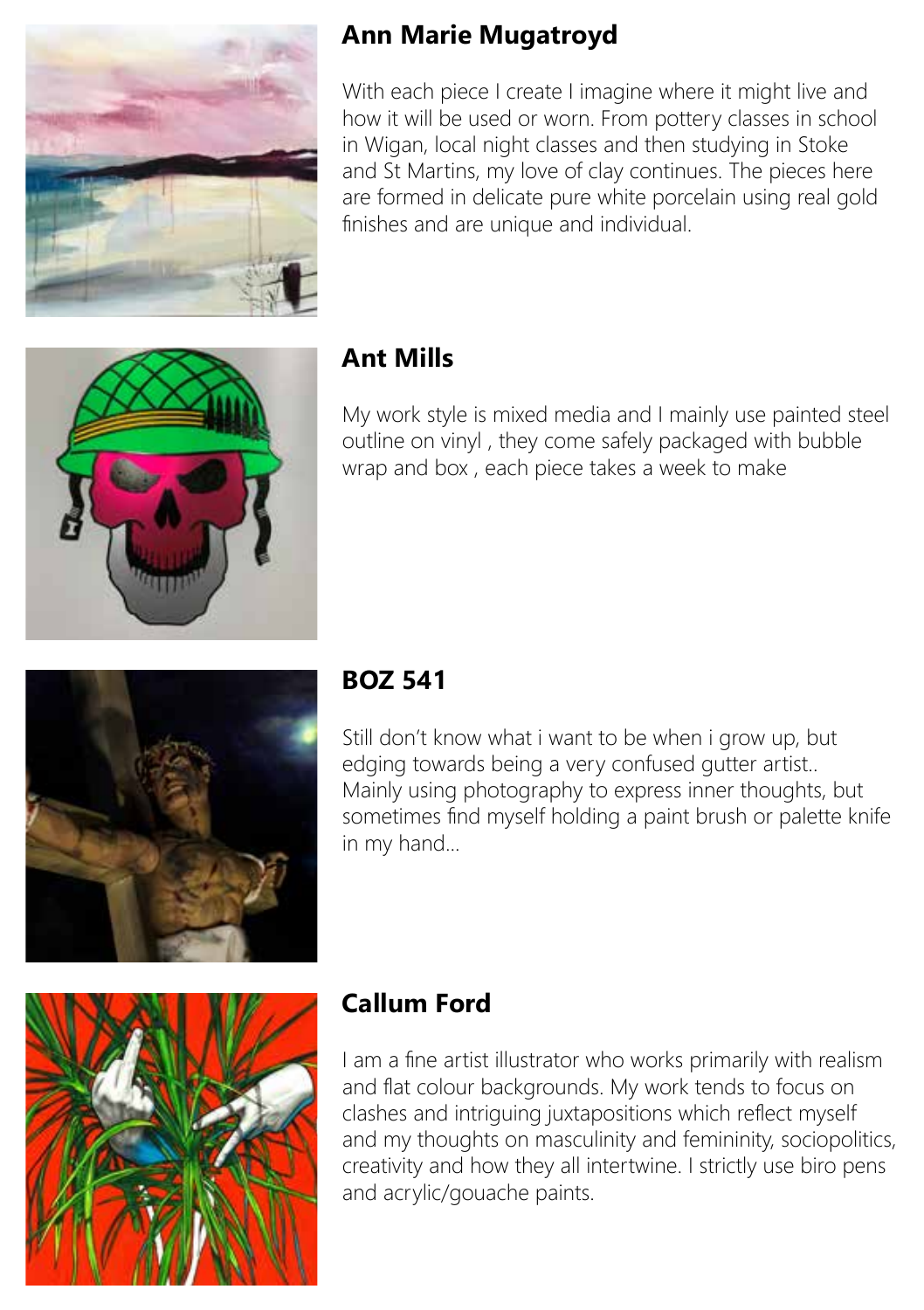



Carole Richardson ... "a random painter, happily creating" My work is an endless journey of experimentation and discovery.

From tiny watercolours, oil portraits, acrylic landscapes to large multi media abstracts.

Pieces created in Cheshire and Mallorca have found homes across the UK, America, Canada, Sweden, Germany and Spain.



#### **Caroline Benzies**

I aim to capture the familiar in an unfamiliar way, challenging the viewer to question what they see. My work features the urban and rural landscapes, together with more abstract images. I combine photographic images with blended colours and textures to produce truly unique and collectible items of photographic art. All work is titled, numbered & signed.



#### **Chris Hughes**

I have always loved the stone walls, and the old farm buildings, found in the Lakes, Wales and Dales along with the gates, stiles and pathways that meander through the walls and the fields. I have drawn them in pen, pencil and pastel for years and filled many sketchbooks which bring back the memories of many walks.



#### **Chris Rose**

My connection with toys has been a constant throughout my life. I've collected toys on and off since I was six years old and I always loved imagining the 'backstories' of the characters, wondering what happened once the main story had ended, or just making up my own tales for them. I hope that my photos convey these ideas, be it by re-living or reconnecting with these childhood memories, or even just by bringing a smile to your face.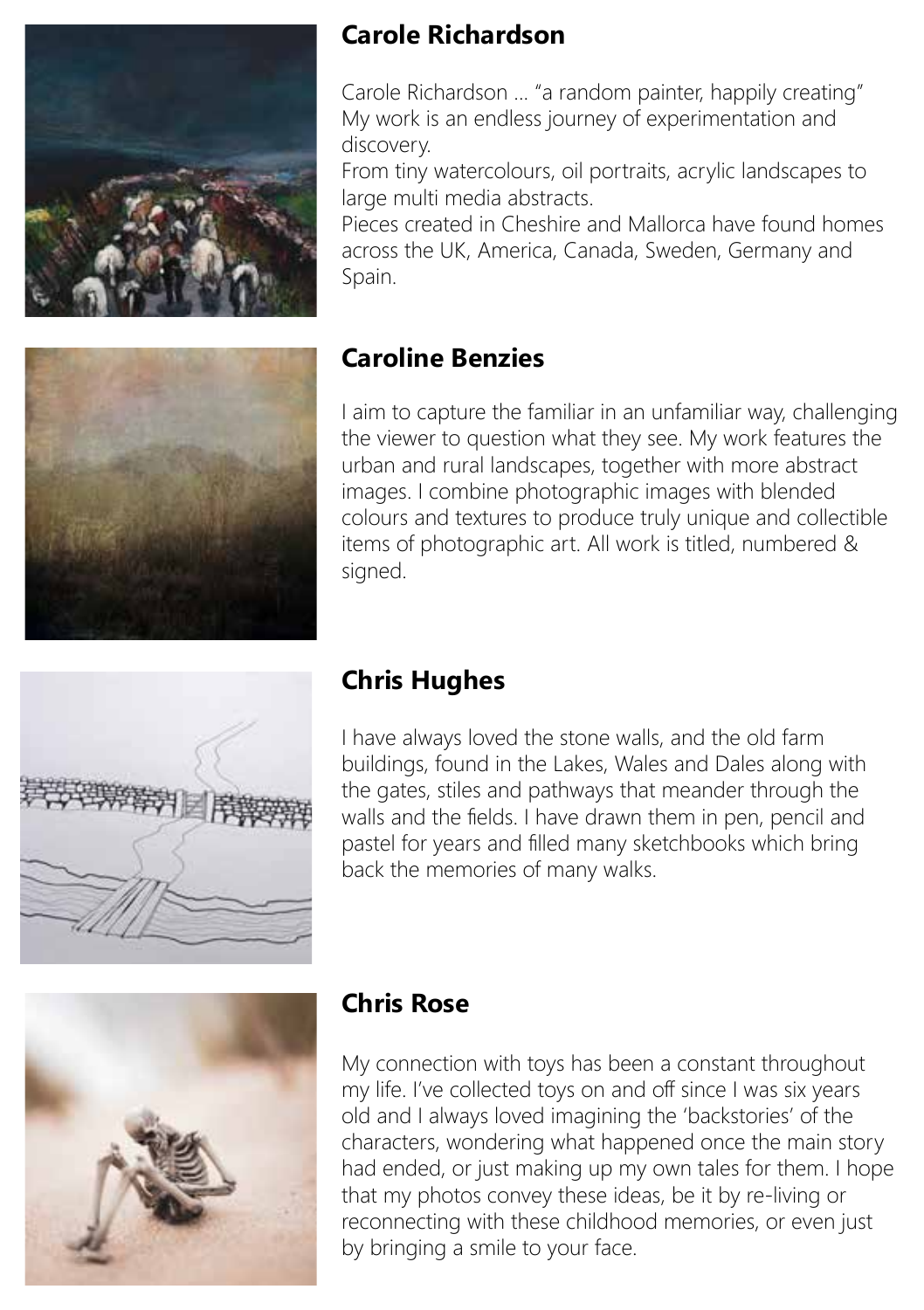

### **Chris Stables**

In this piece of work I have layered collage papers and paints to build up a sense of history and gentle texture. I have been inspired by walks at National Trust properties during Covid and my experience has informed these paintings. In the gardens and grounds, trees, grasses - even gates and fences all catch my attention and then re-emerge in my work.



# **Christopher Shaw**

My name is Christopher Shaw and i am a painter working out of Warrington. My practice revolves around our relationship with the world and how i perceive it. I asm influenced by the human condition nature and my own personal experience.



#### **Claire Malley**

My artistic practice is based on exploring unconventional ways of working with mixed media and textiles. My work reflects my passion for the natural world and the landscape around us, both rural and urban. I am also interested in conveying a social and cultural narrative, finding my own voice and sharing the voices of others.



#### **David Percival**

I work in pastels and watercolour. These pastel artworks are figurative works and are created on black paper which helps to enhance the contrast between light and shade. Hope you like them.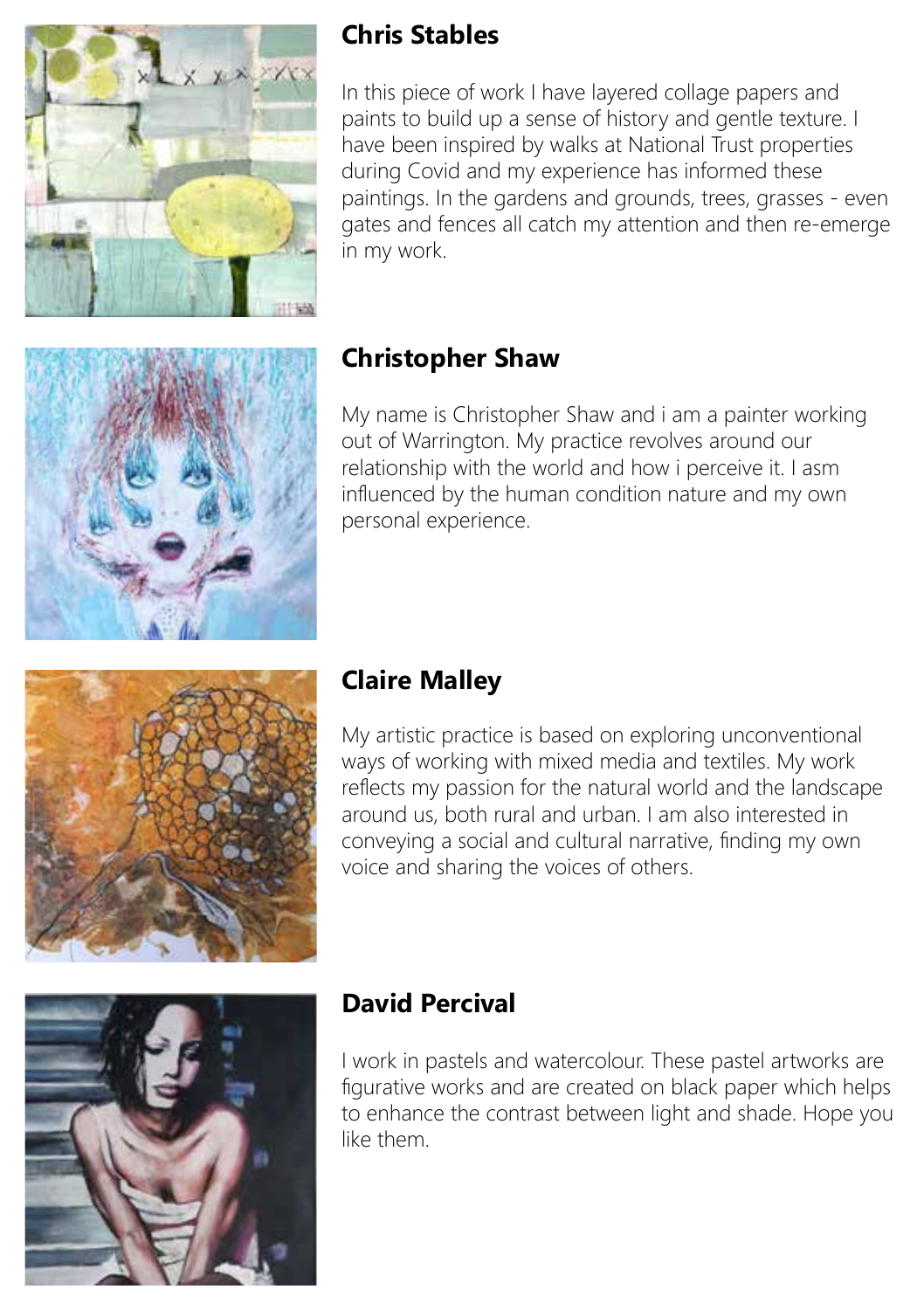

#### **David Atkinson**

A master woodturner who travels the land delivering demonstrations in how to achieve some of the effects displayed in my work.



#### **Dean Witham**

I'm a self taught artist based in Warrington. After being made redundant from my dream job and the isolation of lockdown I had found the need to revisit and express my feelings in art. Acrylic painting with palette knives, brushes and a passion for colour in the modern home evoked much needed enjoyment, exploration and mindfulness.



#### **Emma Hayes**

Designing characters is my passion. I have various styles, this one being a grid featuring 192 characters, mostly superheroes.



# **Freddie Didd**

A piece about the way I view my self, I wanted to emphasised my insecurities in a way that almost played down my real flaws and turned them into something more beautiful than what I saw in my self.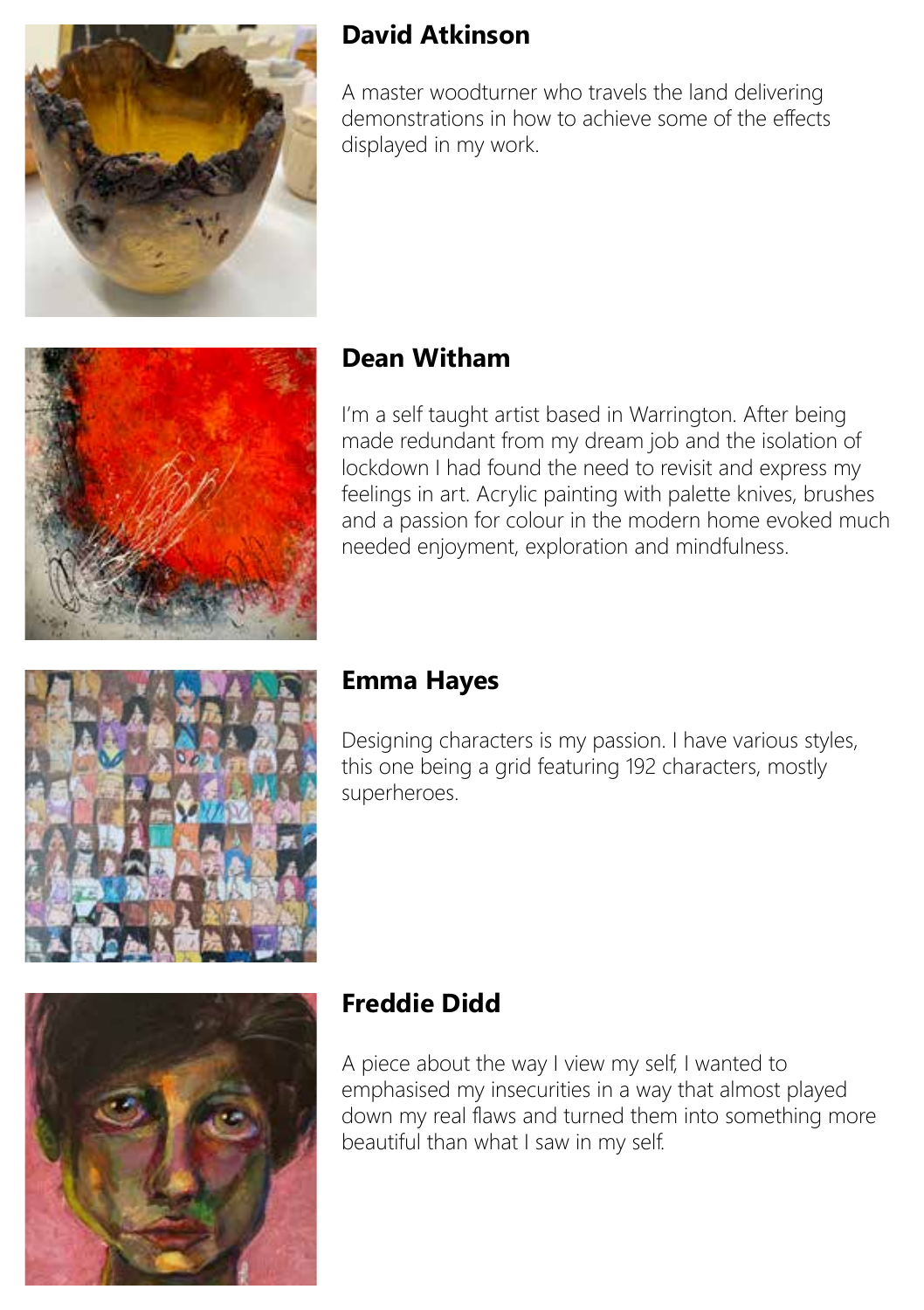

#### **Gary Leatham**

I am primarily a registered nurse, who has a great interest in art.. In particular oil painting, and enjoy painting nature and the natural world



# **Gearaldine Snape**

Looking in art..whether painting, sculpture or photography.. for the fragile, the mundane, the unnoticed...and always a gatherer.



#### **Greg Kent**

For me wood turning is like treasure hunting. As I turn the wood I uncover the treasure inside. The shape and colours I use are what a picture frame is to a picture. I use either reclaimed wood or wood that was destined for the log burner. These pieces 'stay off the grass'. The don't harm nature



# **Hayley Jeffers**

Hayley is a Manchester based contemporary artist. She takes an exploratory approach to making art. Sometimes her work is led by play, curiosity and intuition, at other times she has an emotion or feeling that she wants to convey and seeks how to best represent this. She enjoys working in acrylic and mixed media, using layers to create depth and detail. Her hopes for her work is to evoke an emotional response by the viewer.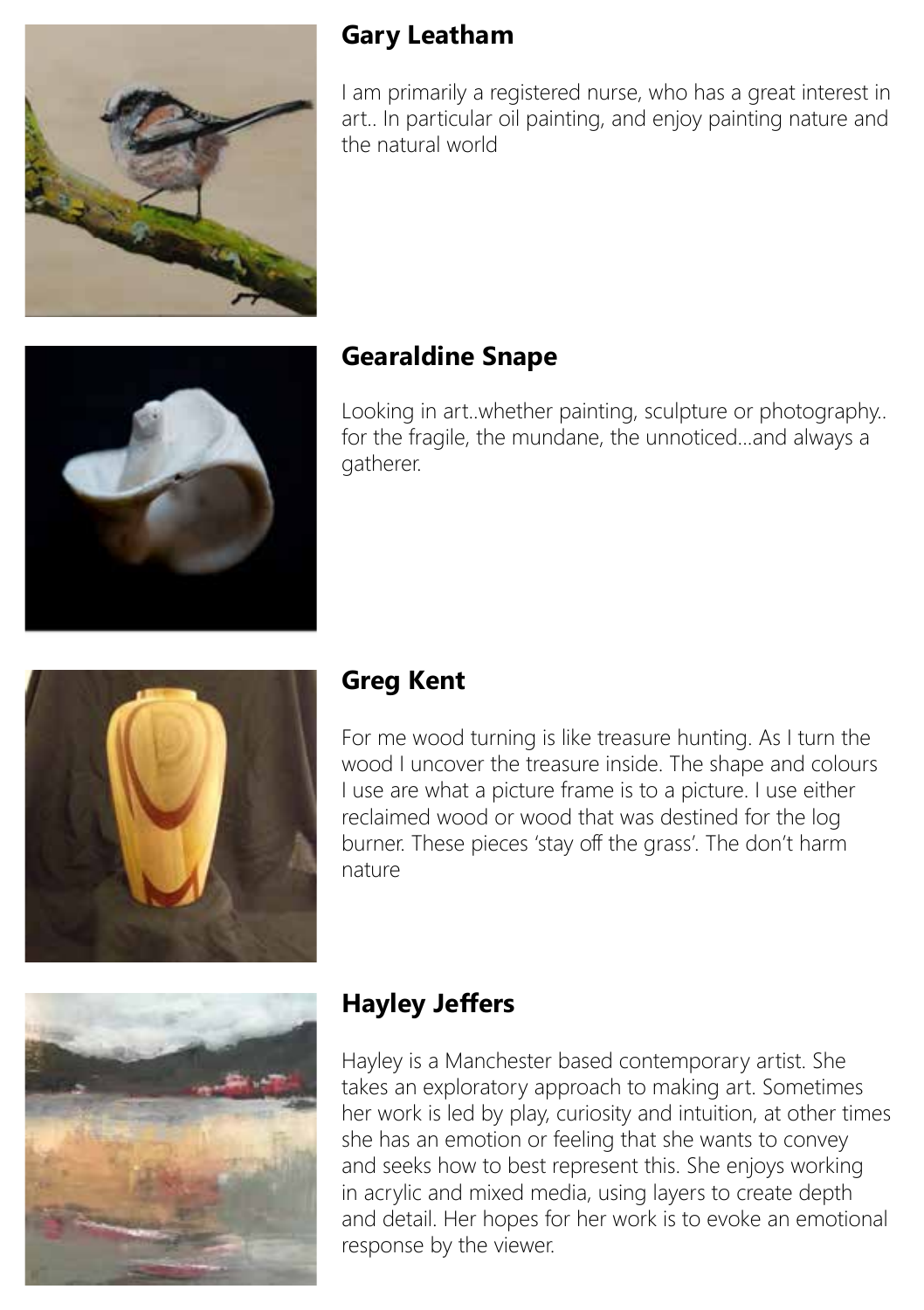

#### **Heather Fox**

I've been a jeweller for around 20 years now. I never expected to become a teacher, but it's something I really enjoy it (and I hope it's something I'm good at, students do keep returning). I try to tailor the learning experience to the individual student, so that you can get the most out of the course. Ask Matt or Jo (probably Jo) for details for how to find me.



# **Helen Naylor**

With a professional background in children's publishing, Artist/ illustrator Helen Naylor sees Pocket Wren as her chance to produce something a little more grown up...although not too much! Originally from Yorkshire, Helen has now made the controversial move across the Pennines where she works from her home studio. Her love of the great outdoors significantly influences her work, with the nature and wildlife of the British countryside being her favourite subjects.



#### **Ian Brunt**

A gentle drift through the edgelands of Bank Quay reveals visual echos of the areas industrial past: The Warrington Transporter Bridge stands astride the River Mersey like a Meccano Colosuss of Rhodes, whilst the Lever Brothers factory now lies silent, the site facing an uncertain future whilst all around it nature prepares to reclaim what was once its own.



#### **Jacqui Bassett**

My name is Jacqui Bassett and I am an oil and cold wax painter based in the English Lake District. Inspired by this beautiful and diverse environment, my work at its core explores the emotionality of the land, seas, and skies of our British Isles.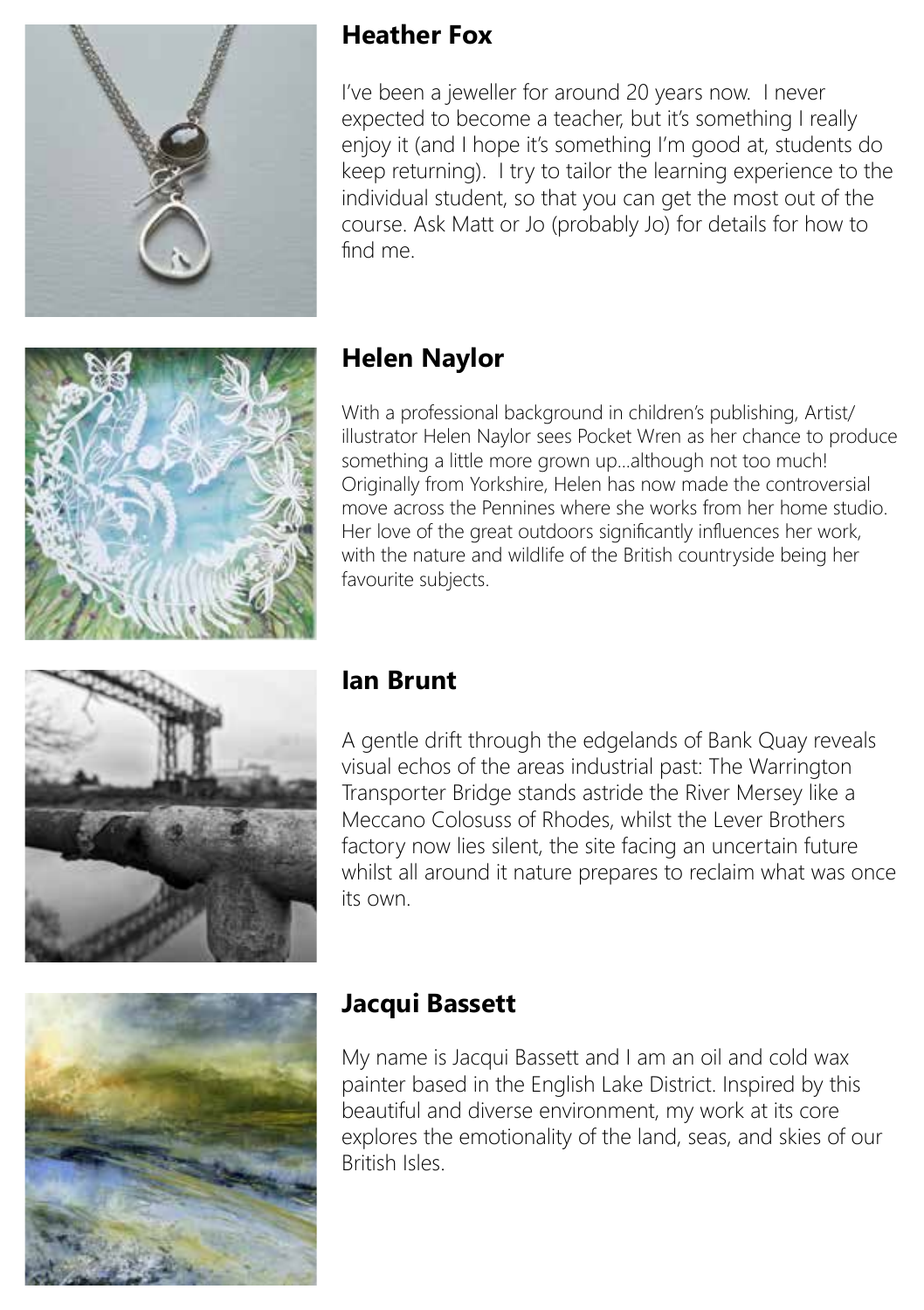

#### **Jane Fraser**

My main inspiration is the landscape, both rural and urban. Sketching outside is an important part of my process - what catches my eye could be as simple as a few rosehips in a hedgerow, or as overwhelming as the evolving cityscape of Manchester. What matters to me is light, colour and the feelings evoked by the world around me.



### **Joanne Bramham-Smith**

I paint in an abstract style, expressing my feelings about places and things Ive seen, using colour and marks. I hope that anyone seeing my paintings will see their own ideas and thoughts within them.



# **John Mulraney**

My little Midnight series looking at contrast. Following from a study I did in black and white photography at university, I thought it would be interesting to bring them to life in Oils. Mainly water studies as I love the reflections and high contrast light gives. There is just something tranquil about black and white that calms the mind.



#### **Josie Trotter**

I'm a 20 year old student studying Psychology. I paint because I love creating. My favourite medium to work in is oils, and I love to paint water and portraits, often combining the two. I also enjoy experimenting with lighting.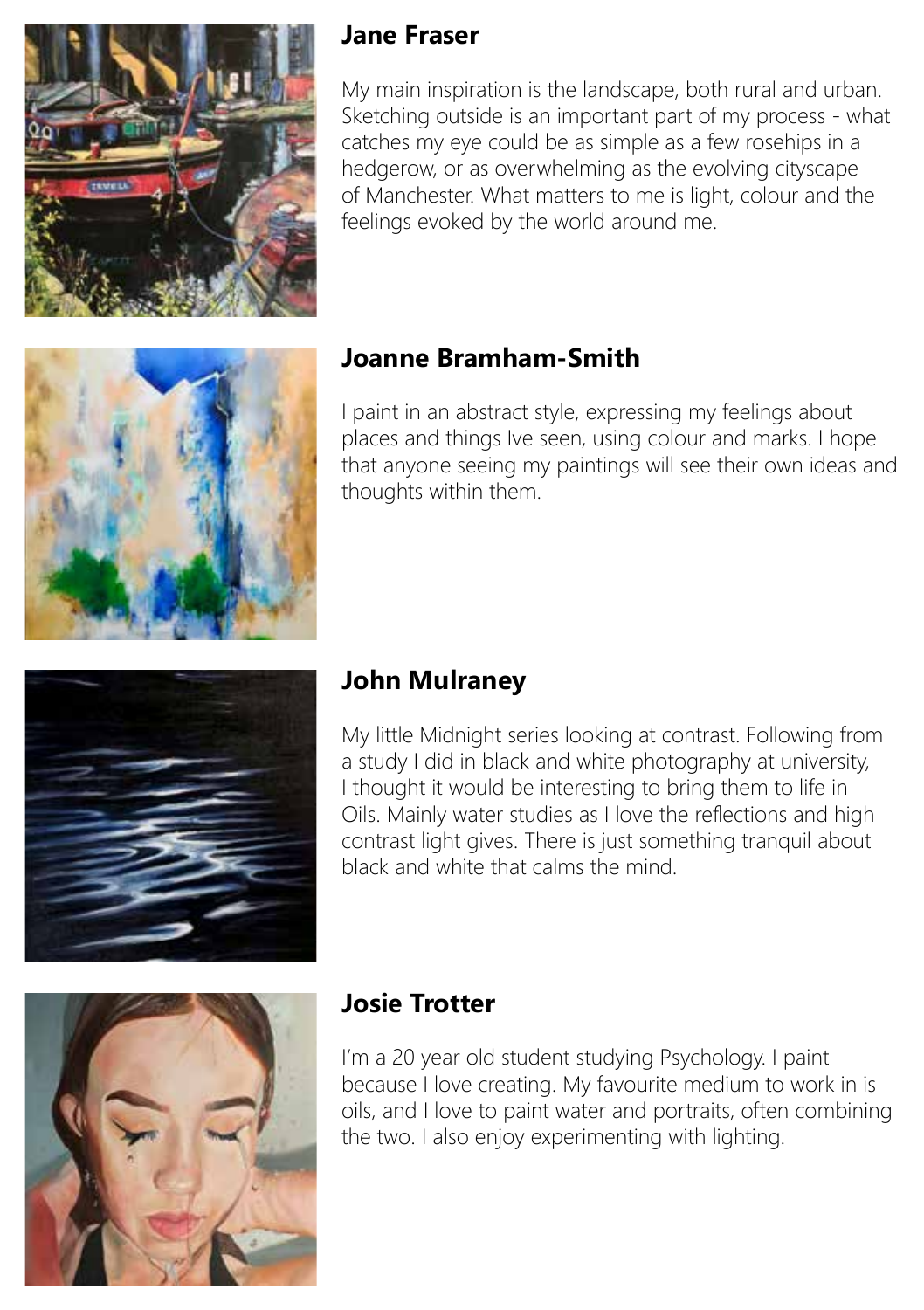

### **June Hamilton Hall**

My art originally came from nature and organic matter. It has evolved over the years; however, I go back to this areas often, as colour and texture draws me in.

Art is my escape place.

I paint for pleasure, instil a lot of love in each piece and love to learn from others.



# **Justin P Smith**

I am an amateur, self-taught artist and love creating art. I derive my work from an eclectic mix of sources both natural and figurative which I attempt to thread through my pieces. I am interested in pencil drawing and painting and will often express my ideas in bright colours and abstracted shapes.



#### **Katie Patel**

 I paint instinctively, seeking images with emotional resonance. Painting predominantly in acrylics, using brushes, palette knives and pens, I often use vivid colours to express feeling. Bold marks and lines along with subtle detail appeal to me, as they can create an energetic contrast.



# **Keith Walsh**

 I create works mostly using gell prints, acrylic and ink. My work is basically informed play. Lockdown has highlighted the importance of creativity for me. Inspiration can come from anywhere. The Technically Brilliant gallery is always inspiring!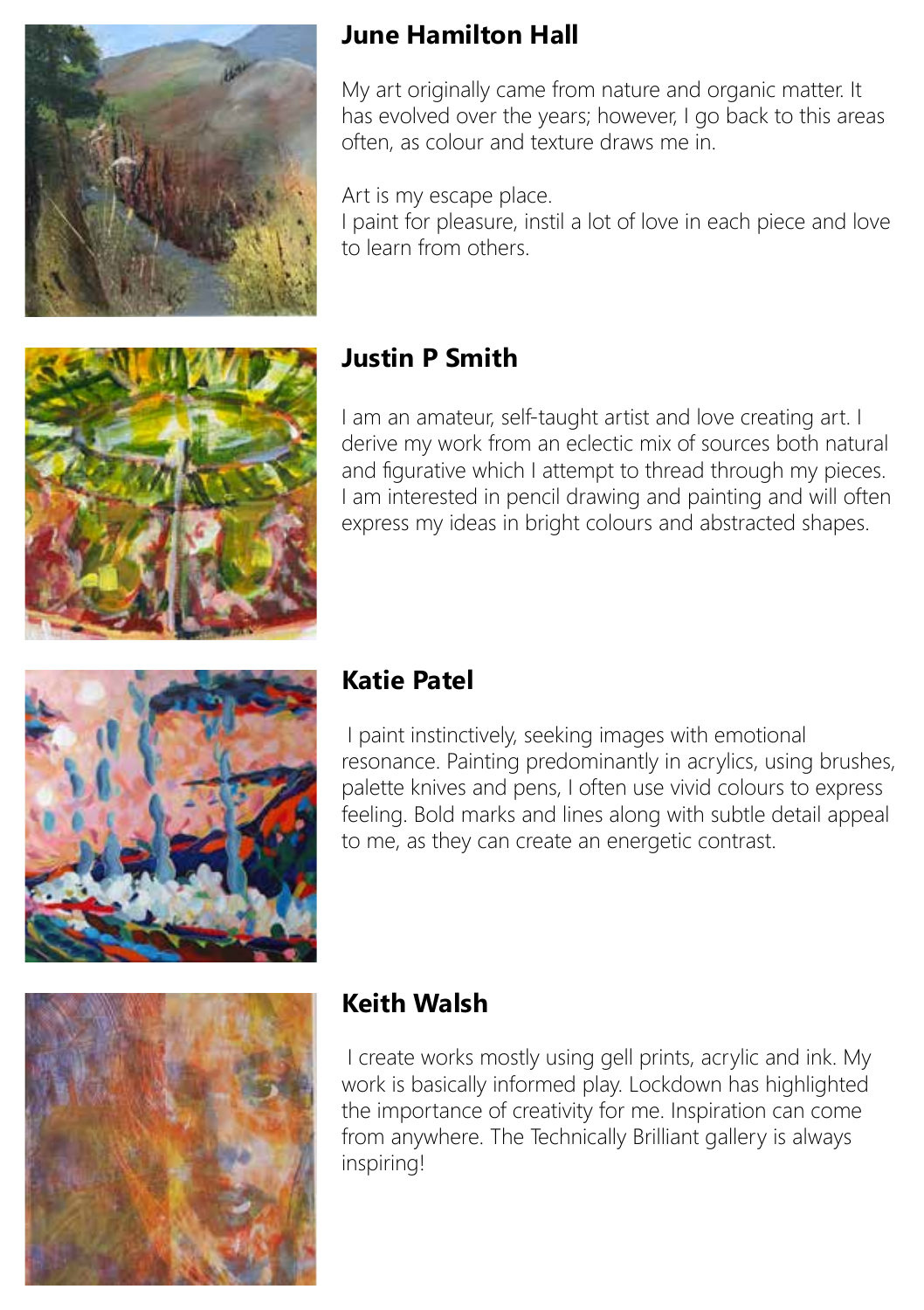

#### **Laura Gibbons**

 I have always felt an affinity for nature, to be surrounded by towering trees and in awe of the timeless qualities of the forest and the wildlife that inhabits it. My love of nature and interest in mythology infuses my art with a characteristic glow and invites you to take a glance into the ethereal beauty of the natural world.



### **Lea Williams**

Ever since I could remember, I'd create art based on what I loved, sparking imagination. Fast forward all the grown-up stuff in between then and now and that's exactly what I still do, understanding why. It's more than creating because it's possible. It's a lifestyle, it's who you are. It's a moment in time that only ever exists for you, because that's me, too.



#### **Lorna Stewart**

I am a Scottish contemporary artist, painting mostly in acrylics. Having lived south of Manchester for many years now, I am inspired by the beautiful seascapes of Anglesey. Visits there, together with sketches, photos and memories of both the west and east coast of Scotland give me much inspiration in my paintings.



#### **Lydia Jane Robson**

My subject is nature, I capture the shape, texture and colour of found objects using mixed media to translate them onto paper. Investigating the richness of water colour paint combined with fine liner inspires every piece of my artwork.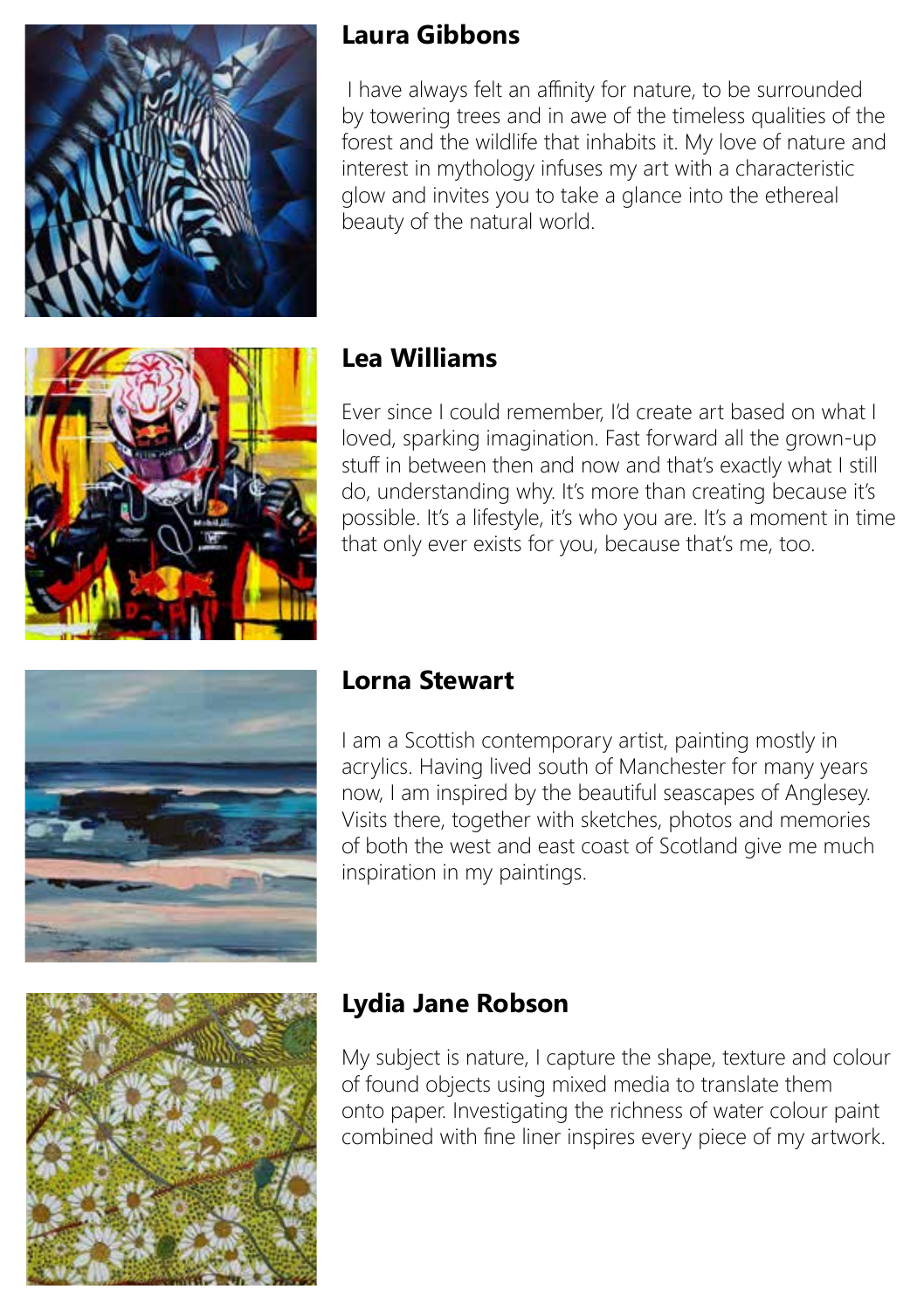

#### **Marcelle Jones**

I am a 23 year old multi-media artist based in Warrington, specializing in sculpture and abstract painting, and have recently started to experiment with digital art. I tend to gravitate to bold colours and juxtaposition of contrasting elements, and love busy pieces that have something new to offer every time you look at them.



#### **Mary Atherton**

My approach to painting is one of playing, experimenting and exploring in response to my emotions. I am currently focusing on acrylics and mixed media. My recent paintings are from a series on Regrowth inspired by walks during Lockdown. I am amazed how nature reclaims and regenerates no matter whatever happens in our world.



# **Matt George**

My paintings used to be about me trying to understand where I fit in, now, I know I'm autistic. My painting needs to do something else... I'm looking forward to finding out what that is.



#### **Michael Grice**

Retired Architect , Doncaster born , mainly worked in the North West and living in Altrincham. Currently confining spatial explorations to painted media which have been inspired by a combination of early universe cosmology and science fiction and 2 dimensional representations of perspective.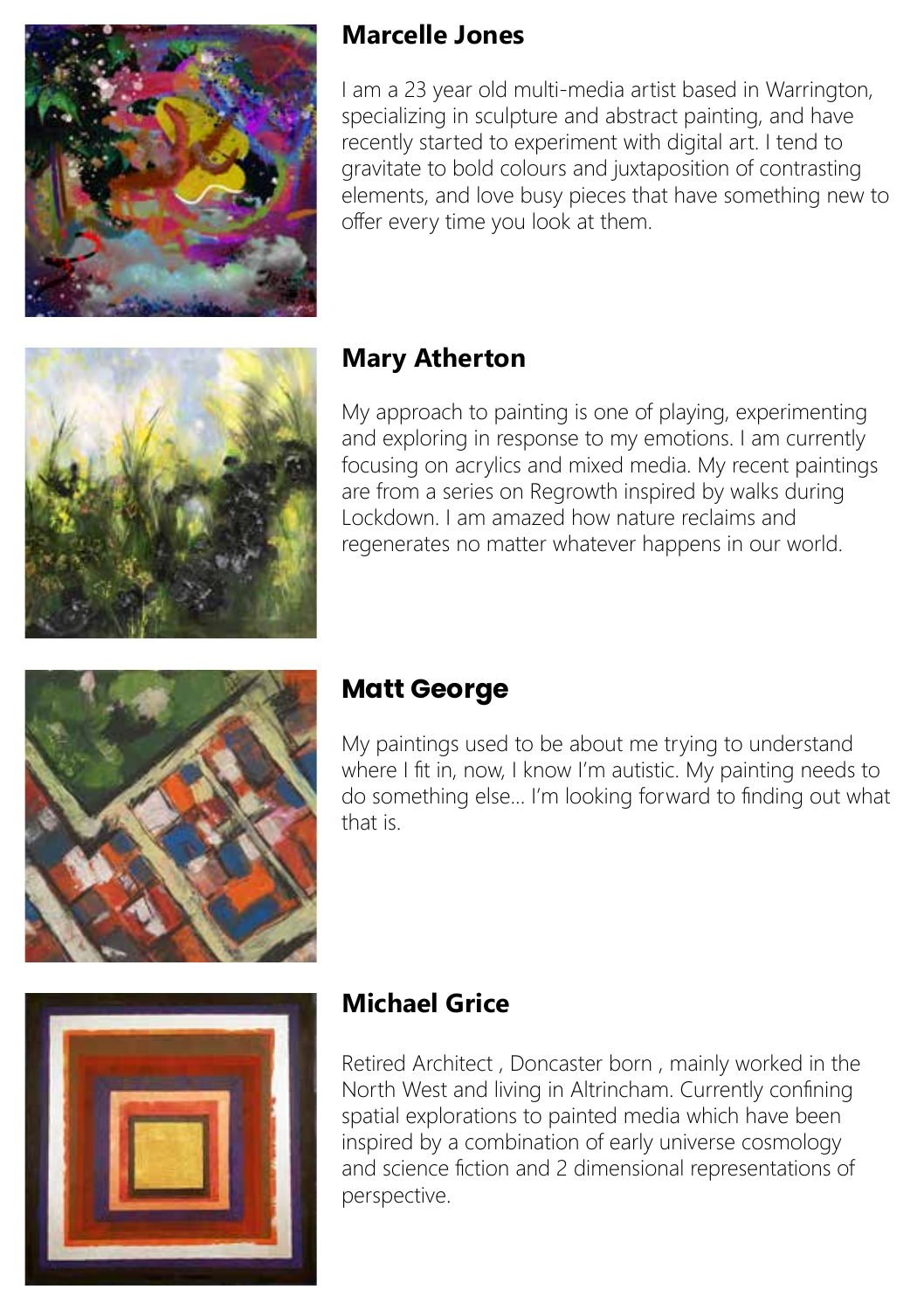

### **Neil Robertson**

I'm a professional lapsed artist. However, I have recently awoke from strange slumber to draw again. Let's stay awake this time. I have exhibited in Liverpool Manchester and Salford in the past, collaboratively and solo.



### **Pamela Coasby**

 I work predominantly with mixed media on canvas and paper and batik. My work is inspired by Impressionism and Expressionism.



#### **Patricia Lee**

Working with glass allows you to create pieces that have depth, dimension and flow. In heating the glass it becomes liquid. The glass is carefully cooled to eliminate stress. It's were art meets science. A unique way to create.



#### **Peter Harrison**

 I try to spark, mood, and emotion through the use of colour, shapes, shade, technical accuracy and perceived depth in a contemporary setting, using various media.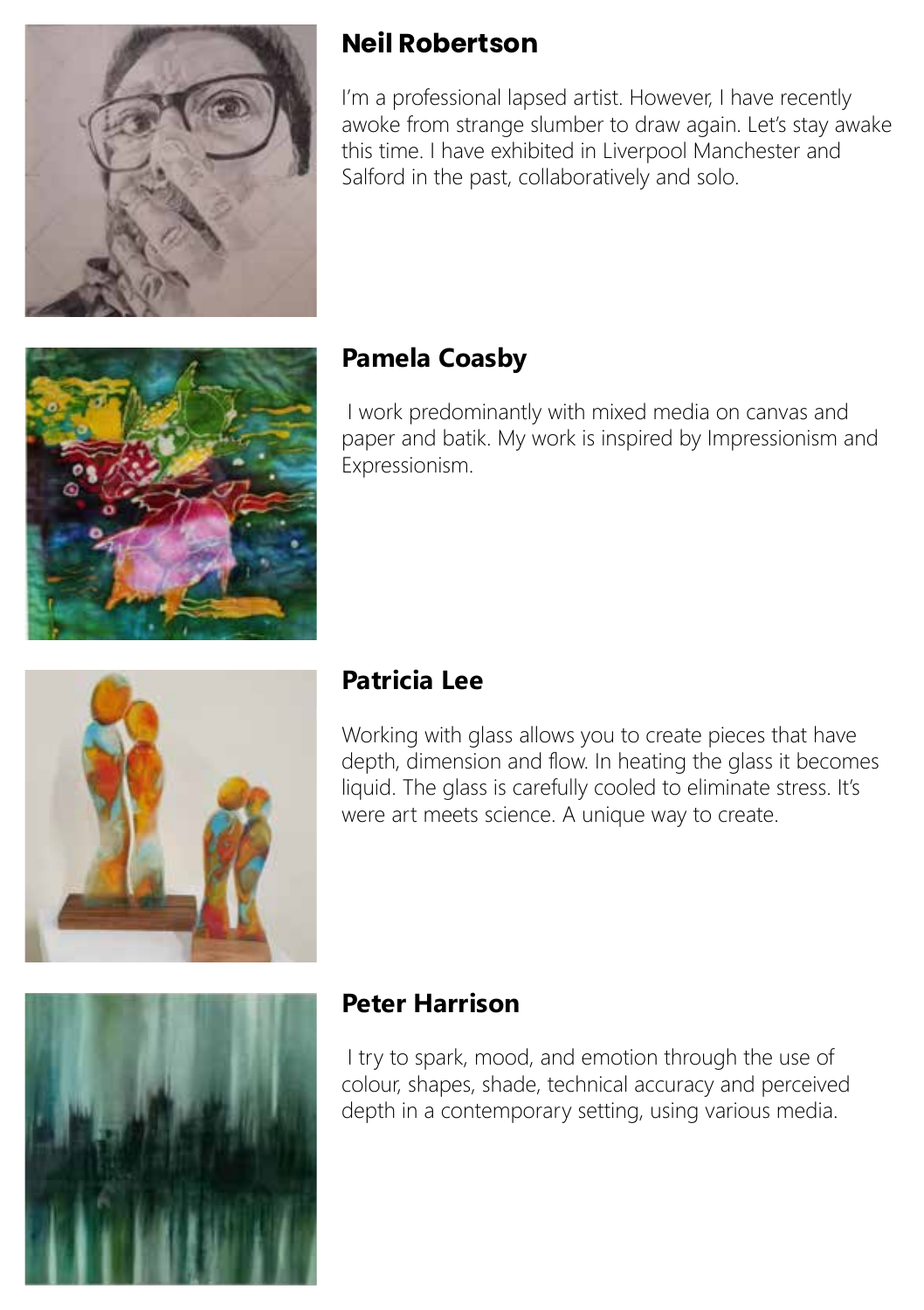

#### **Philip Westcott**

One of my interests is the Northwest landscapes. Here my paintings focus on the hidden view rather than large panoramas.

My other theme is Cityscapes and the everyday people who inhabit them. Recently I have completed a series of paintings showing the effects of the pandemic on local people. I have exhibited widely in this country and abroad.



### **Rachael Pickett**

Art is my therapeutic release from a stressful job. I love to try different things, to play at creating. I love the subtlety of colours blending, enjoying creating an essence of something and delighting as art emerges. I don't aim for perfection, but for a feel. Because of this, each piece is totally unique and cannot be replicated exactly.



#### **Rachael Walker**

Based in Shrewsbury I am inspired by the landscape around me, from the rolling hills to the misty horizons I seek to capture the moods and emotions of our surroundings in fluid abstract form. The creative possibilities with resin are endless and this is what motivates me, with resin I can create truly eye catching work that is new and contemporary, its glass like finish enhances the vibrancy of colour and depth within my work.



#### **Roger Coasby**

I have had a life long interest art, but only took up painting on retirement. I work in mixed media and am inspired by interaction of nature and human activities. My style is mainly impressionistic but I am also influenced from my career as a design engineer.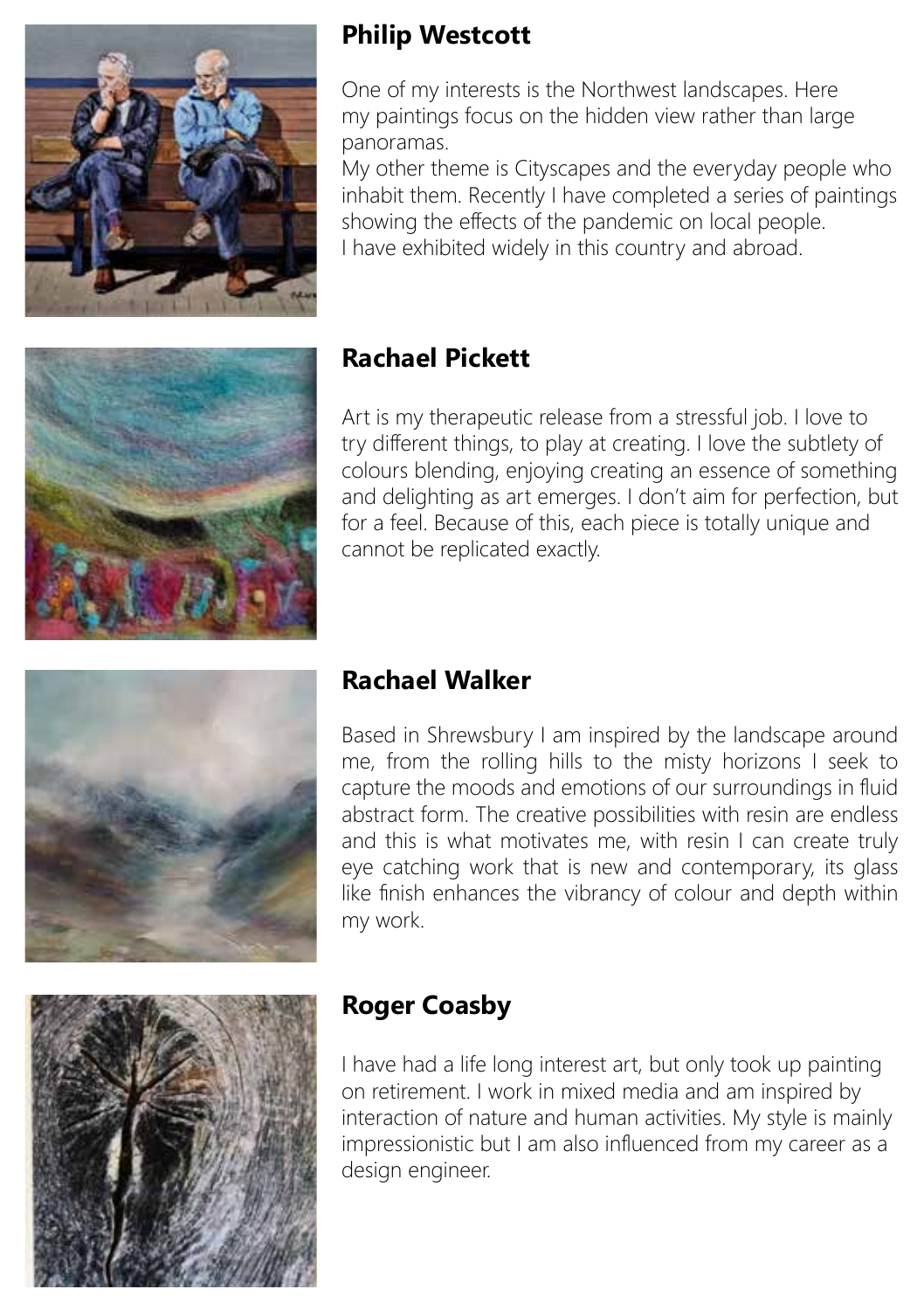

#### **SilverWood**

Our mission is to create bold, beautiful, and timeless jewellery for the modern man and woman who value style and individuality as much as sustainable, ethical production.



# **Stephen Lynn**

Warrington artist now living in Manchester, combines various techniques to produce mixed media pieces.Stephen was the first artist to exhibit at the Factory Records offices and has sold pieces worldwide.



# **Stephen Stott**

My painted work is a response to the coastal landscape. I record the location using photography as a point of reference; however, I don't reference the photo during the creative process I develop the the research using sketches and then explore the painted surface. Ultimately this allows freedom and gives fresh representations to my perceptions and sense of place.



# **Su Melville**

Su rekindled her love of art in 2006 and left corporate life to become a full time artist.

Su loves teaching others through workshops, online tutorials and selling kits for those wanting to try professional quality pastels.

Su has exhibited in the UK and USA and loves seeing her creations going to their new homes!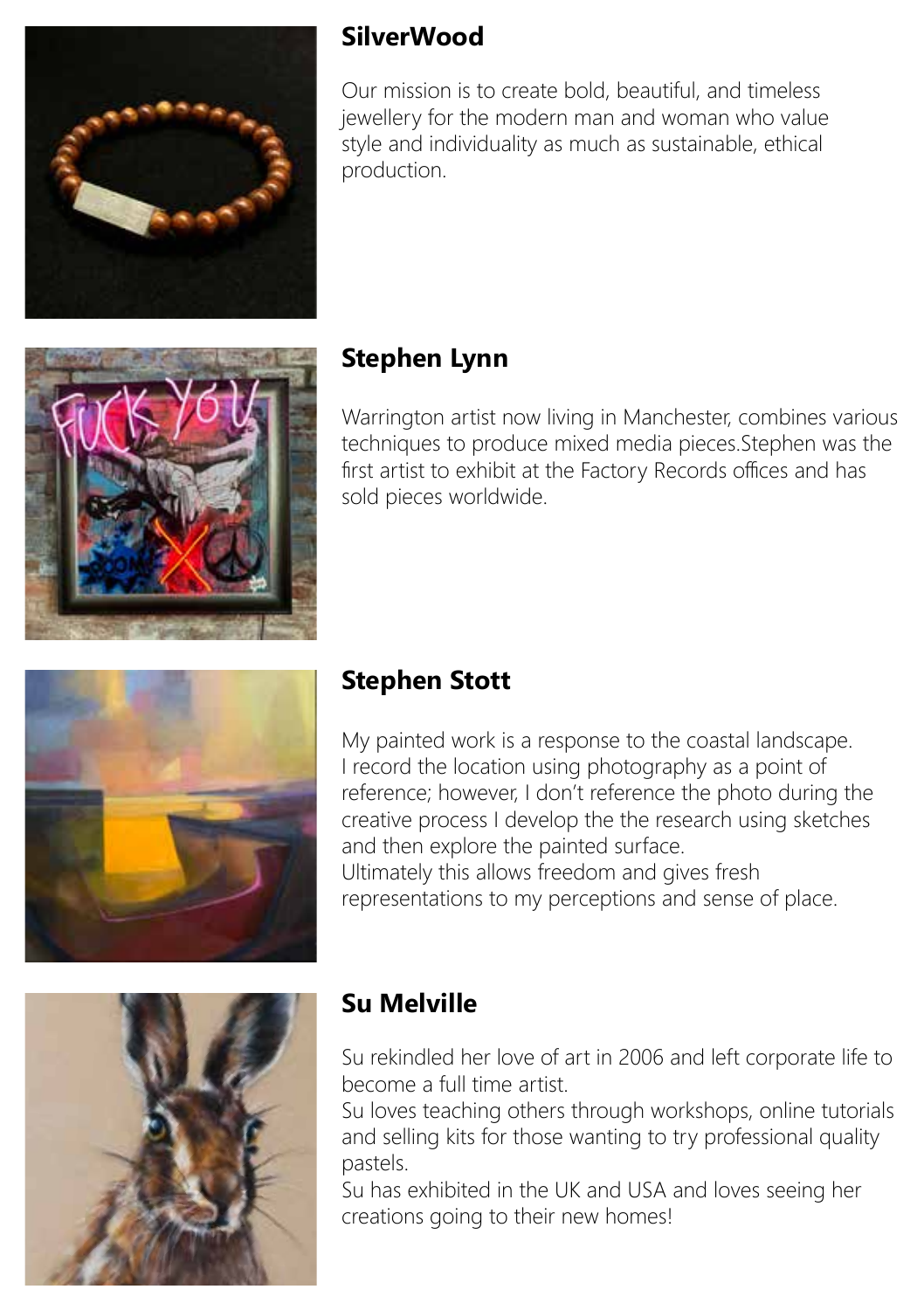

### **Sue Pritchard**

I have always been interested in art and creativity and the last 2 years I have been focussed on making small wooden houses and street scenes plus macrame and weaves. The houses are all one off designs varying in style and theme and can be personalised.



# **Tim Grundy**

Stretched out over an infinite plane, fresh from the printers block!



Retired Civil Servant originally from Kent and University of Leicester graduate , now producing designer bespoke cushions, collages and lino prints and 3d pieces, mostly birds, comprising paper mache forms on a wire framework which are then hand painted and suitably embellished.



# **Wendy Brunt**

Based in Warrington. I'm inspired by the beauty we have all around us and want people to smile when they view my work. I have an impressionistic style and love colour, light and texture. Oils and acrylics on canvas and the countryside and seaside dominate my work. Intuitive in the creation of the artwork from memory and the photographs I take.